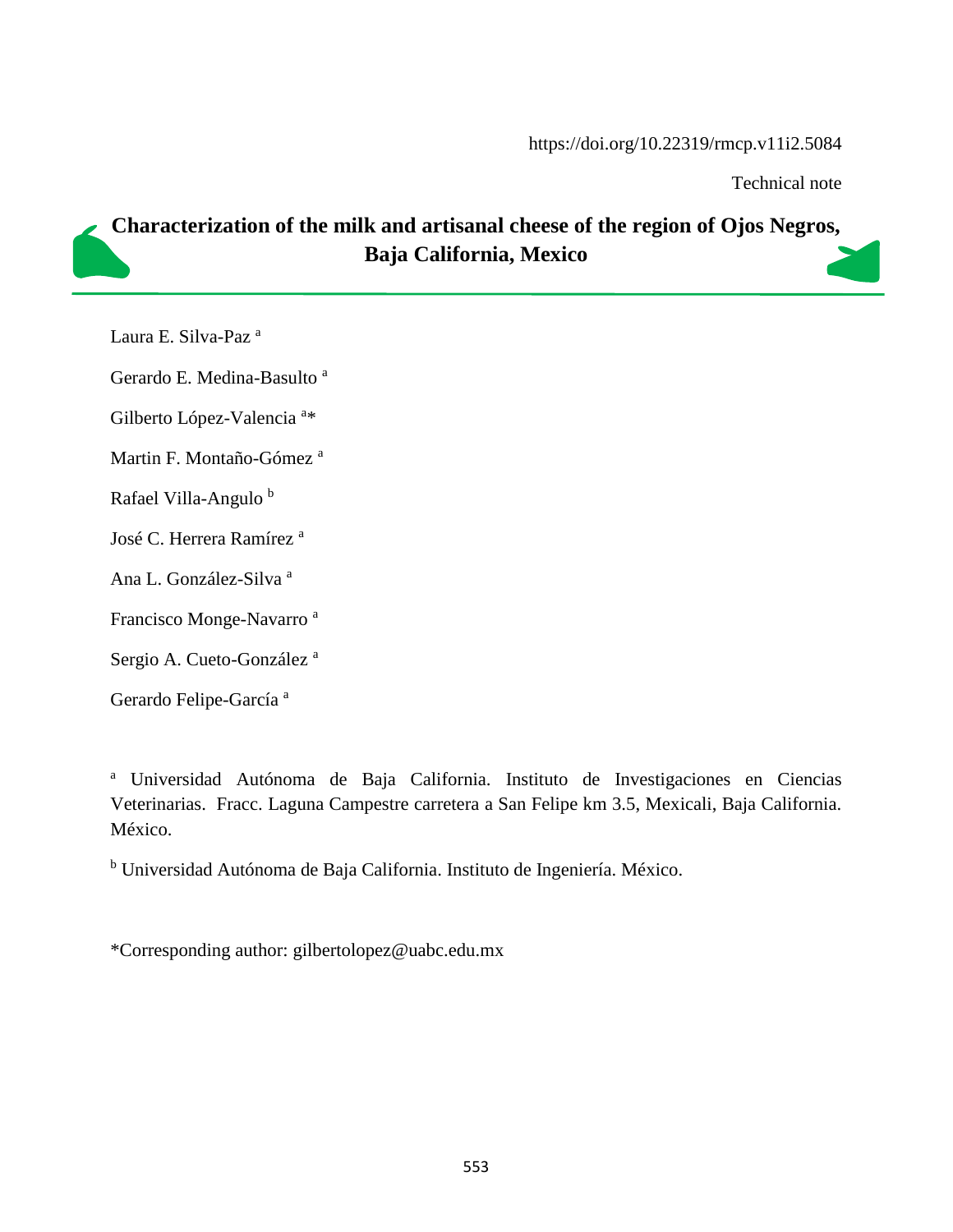#### **Abstract:**

The community of Ojos Negros is located in the municipality of Ensenada, Baja California, Mexico. Since 1930, local residents make a greatly appreciated handmade cheese in the region; however, the raw milk and cheese have never been analyzed for the microbiological quality and hygiene of the final product. The objective of this study was to evaluate the microbiological, physical and chemical quality of the raw milk used to produce cheese, and the artisanal cheese produced in the 22 individual production units. Samples of cheese and milk were collected from dairy production units in order to perform microbiological tests. There were physical and chemical determinations of protein, fat and lactose, using a LACTOSCAN-S analyzer. The results of milk analysis showed protein (33.11 g/L) and fat (39.89 g/L) contents within the parameters of the regulations. For the microbiological quality of milk, the results of the aerobic mesophilic count showed a 64 % compliance with the regulations; however, the same aerobic mesophilic count in the cheese samples resulted in only 4 % compliance. No *Salmonella* spp. or *Listeria monocytogenes* were detected in any of the tested milk or cheese samples. Good sanitation and manufacturing practices should be incorporated in order to enhance the sanitary quality and hygiene standards for the production of artisanal cheese in the community of Ojos Negros.

**Key words:** Ojos Negros, Artisanal cheese, Chemical composition, Microbiological quality.

Received: 28/09/2018

Accepted: 29/04/2019

In Mexico the elaboration of artisanal cheese by medium-size and small producers is estimated at approximately 25 % of the total cheese produced per year<sup>(1)</sup>. The preparation and sale of artisanal cheeses constitutes one of the main sources of income for small-scale farmers despite the low profitability of their activity<sup>(2,3)</sup>. The so-called "pressed cheese of Ojos Negros" has been produced in the traditional way since 1930 in the Ojos Negros region of the municipality of Ensenada, Baja California, Mexico. Currently, the production of this cheese (produced from unpasteurized milk) reaches 30 t per month, providing sustenance for approximately 65 families<sup> $(4)$ </sup>. However, the cheese producers face a new challenge because Mexican regulations stipulate that the milk used for cheese production must be pasteurized<sup> $(5)$ </sup>. In addition, sanitary practices must be implemented to ensure a safe product that does not pose a risk to the consumer<sup> $(6)$ </sup>. In 2010 the regional producers organized an association in order to seek technical assistance and succeeded in developing dairy production units; however, the microbiological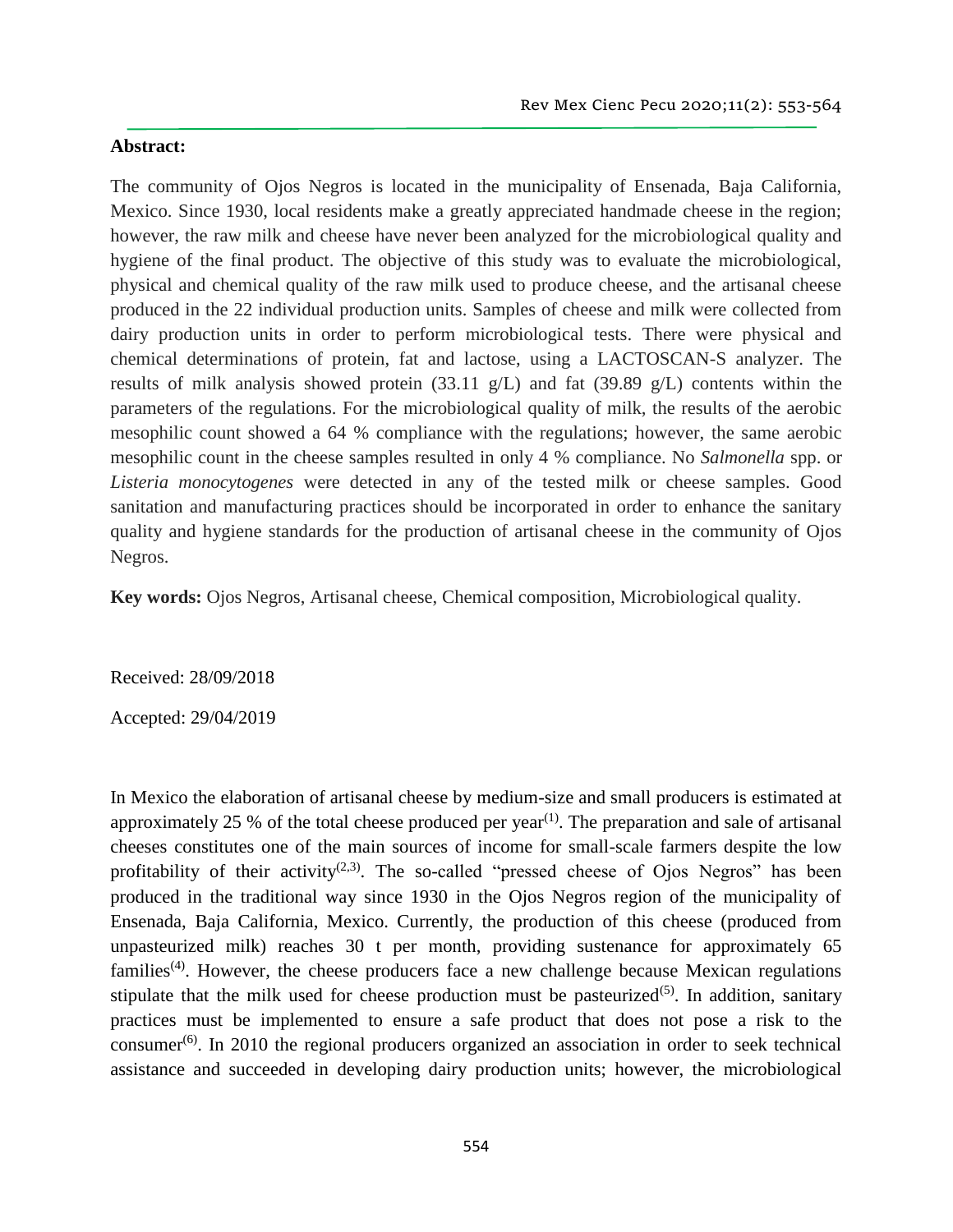quality of the product is questionable, given the use of raw milk without pasteurization, coupled with the absence of an appropriate system of good manufacturing practices<sup> $(7)$ </sup>. Therefore, the objective of this study was to perform a situational analysis of the microbiological and physicochemical quality of milk and cheese produced in the 22 cheese production units of that region.

The study was carried out in 22 production units (PU) of artisanal cheese located in the town of Ojos Negros, in the municipality of Ensenada, Baja California, Mexico (31°45' and 32°04' N and 116°06' and 116°27' W). All the PU participate in the tuberculosis and brucellosis control program. The production system is semi-extensive (free grazing and stabling) and has adequate infrastructure and equipment for producing milk and cheeses at a household level. On average, each herd produces 450 L of milk intended for the manufacture of artisanal cheese. The producers are in the initial phase of implementing a program of good manufacturing practices and hygiene.

The milk samples were collected from all the PUs on the same day according to the specifications of the NMX-F-718-COFOCA<sup>(8)</sup>. Out of each PU, 100 ml of milk were obtained from the tank in order to determine its sanitary quality; the cheeses were sampled according to the guidelines of the NOM-109-SSA $^{(9)}$ . A piece of whole cheese of approximately 2.5 kg, was collected only once from each PU. Samples of milk and cheese were transported in cooler at a temperature of between 7 and 10 °C to the Dairy Analysis Laboratory of Analysis of the Institute for Research on Veterinary Sciences (IICV) of the UABC for further processing.

The microbiological analyses of the milk and cheese were performed according to the procedure described in Appendices B10, B16, B17 of the NOM-243-SSA1 $^{(5)}$ , requiring, for milk and cheese, 1 ml and 10 g of sample dissolved in 9 ml and 90 ml, respectively, of 1% buffered peptone water (Difco, New Jersey). The colony forming units (CFU) of each sample were counted by performing five dilutions placing 1 ml on plates in duplicate for aerobic mesophilic bacteria in Standard Count Agar (MCD Lab, Tlalnepantla, Mexico); plates with 25 to 250 colonies were selected for counting. In order to determine the presence of fecal coliform bacteria, those plates with a register of 30 to 300 colonies were selected, and 1 ml of each dilution was planted and analyzed after five days in order to count the fungi and yeasts. In order to perform the analysis for *Salmonella*, 10 ml of milk and 10 g of cheese were pre-enriched in 90 ml of peptone water (Difco, New Jersey) and after 24 h of incubation at  $35 \pm 2$  °C, they were enriched in tetrathionate broth (Difco, New Jersey) and Rappapot Vassilidis base (Difco, New Jersey); the sample was subsequently enriched through planting in XLD agar (Difco, New Jersey), Hecktona (Difco, New Jersey) and Bright Green media (Difco, New Jersey), identifying the bacterium by means of TSI (BD Bioxon, Cuautitlan, State of Mexico), LIA (BD Bioxon, Cuautitlan, State of Mexico), Urea (Difco, New Jersey), and RMVP biochemical tests (Difco, New Jersey).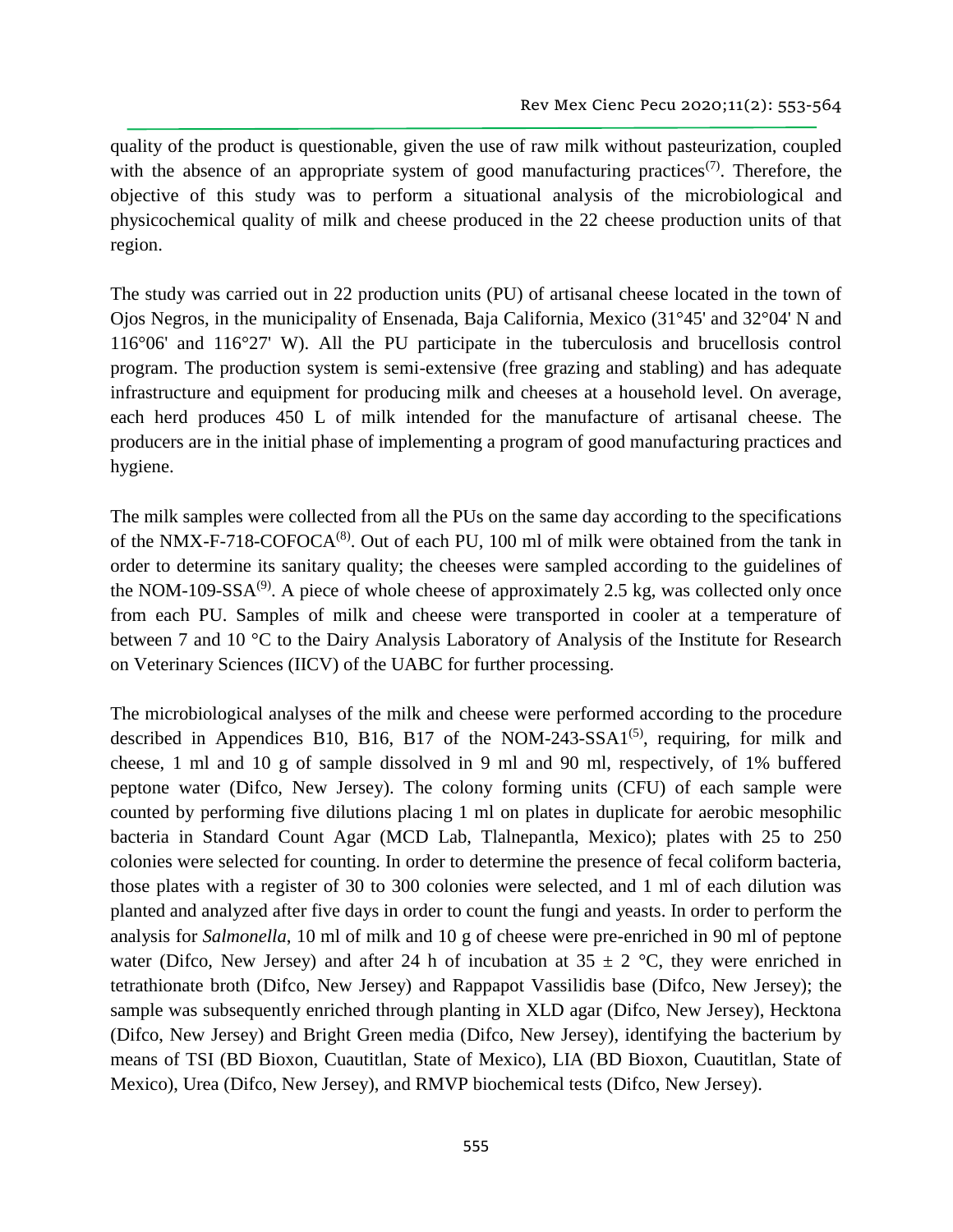For the analysis of *Listeria monocyogenes*, a 25 g sample of cheese was homogenized in 225 ml of UVM broth (Difco, New Jersey), incubated at 30 °C for 24 h, and then enriched in 10 ml of Fraser broth (Difco, New Jersey) for 24 h at  $35 \pm 2$  °C. Plantings were made in Oxford agar plates (Difco, New Jersey); colonies with brown pigmentation with a halo were isolated for purification and identification in Brain Heart Infusion Agar (Difco, New Jersey), using Gram positive coccobacilli chain morphology, positive motility at 20-25 °C, negative oxidase test, and positive catalase and API-Listeria tests (bioMerieux, St. Louis, MO), respectively, for confirmation, according to the respective procedures of appendices B13 and B12 of the NOM- $243-SSA<sup>(5)</sup>$ .

The acidity in the milk was determined according to the procedure described in the NOM-155-  $SCFI<sup>(10)</sup>$ , and the pH was evaluated with a potentiometer (Hanna Instruments, Carrolton TX). The physicochemical determination of the percentage of protein, fat, and lactose in the milk was performed using the LACTOSCAN-S analyzer (Milk Analyzer LTD model LS 90, Bulgaria).

The mean  $\pm$  standard error was calculated for each one of the analyzed variables. Student's t-test was used to detect differences  $(P<0.05)$  between the averages of each parameter, compared to the desirable parameters of the NOM standards that apply. The results of the physicochemical and nutritional quality of milk used in the elaboration of artisanal cheese are presented in Table 1. No significant differences were observed (*P*<0.05) between the averages of protein detected for each class (A, B, and C) with respect to a reference parameter that indicates the NMX-F-700- COFOCALEC normativity<sup>(11)</sup>. With regard to the fat, the class exhibited no difference ( $P > 0.05$ ) between the desirable parameter of the NOM and the average value. However, when comparing the average for class C against the desirable parameter, significant differences (*P*<0.05) were identified. In this study, the figures for A protein classes (32.98 g/L) and fat (35.62 g/L) were better than those reported by Bernal<sup>(12)</sup> in small herds of the State of Mexico, and Oliszewski<sup>(13)</sup> in dairy herds of the rural region of the Las Trancas Basin in Argentina, with lower amounts of protein (30.55 g/L) and fat (34.0 g/L); however, both figures are considered to be indicative of a good quality milk. A possible explanation for these variations could be the nutritional management of the cows with respect to the rationing of nutrients, free-range grazing or genetic factors in the breeds of animals, as pointed out by De la Cruz $(14)$ .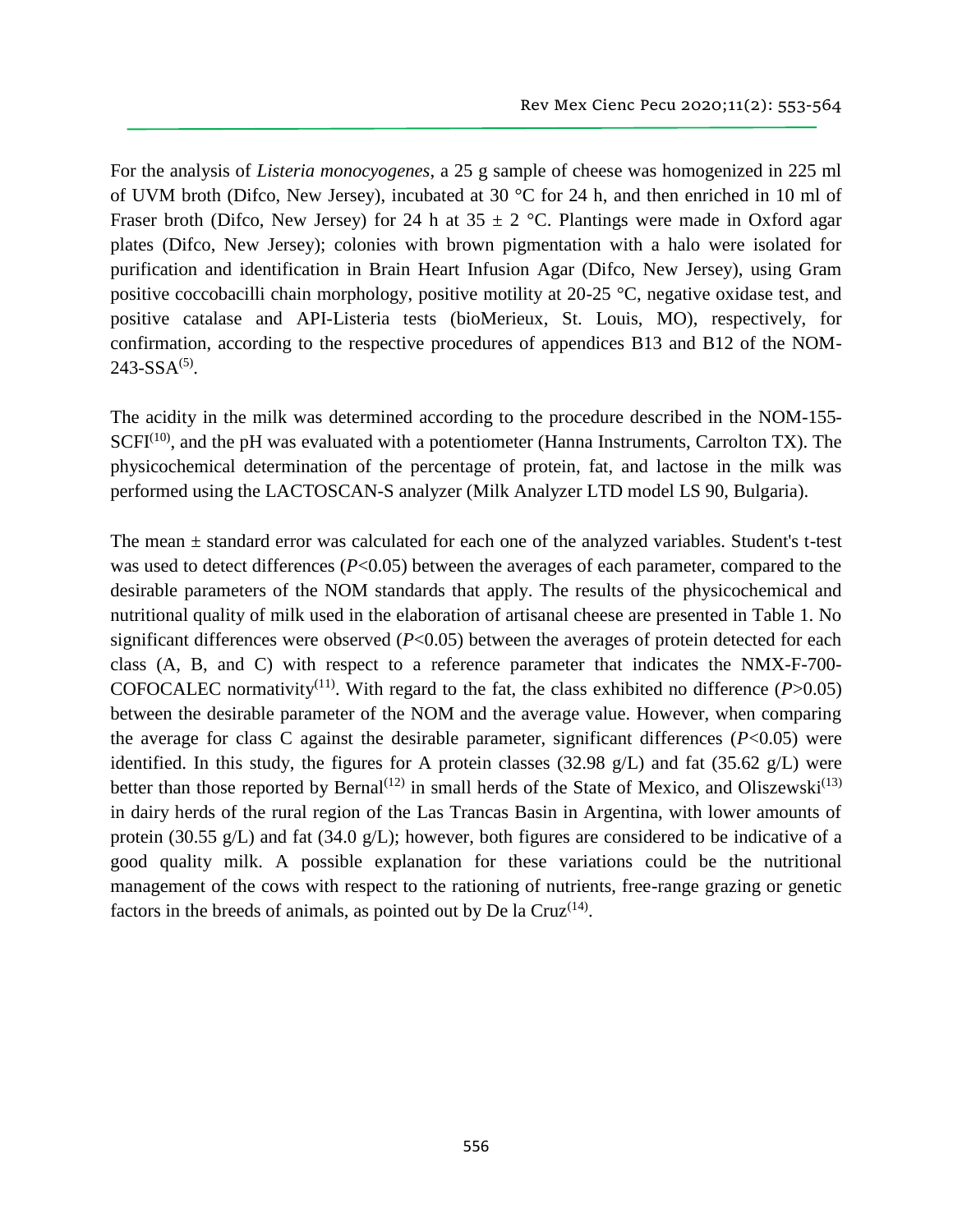| <i>*</i> Indicator | <b>Reference Values**</b>    |         |                              |
|--------------------|------------------------------|---------|------------------------------|
|                    | g/L                          | $N(\%)$ | <b>Mean</b> (SD)             |
| Protein, $g/L$     | Class A desirable $\geq$ 31a | 14(63)  | 32.98 $\frac{b}{0.287}$      |
|                    | Class B minimum 30 - 30.9    | 6(27)   | $30.46^{\text{ a}} (0.116)$  |
|                    | Class C minimum 28 to 28.9   | 2(10)   | $28.10b$ (0.100)             |
| Fat, $g/L$         | Class A desirable $> 32$ to  | 10(46)  | 35.62 $^{a}$ (3.949)         |
|                    | Class B minimum 31           | 1(4)    | 31.50 <sup>a</sup>           |
|                    | Class C minimum 30           | 11(50)  | $27.01b$ (1.138)             |
| Lactose, $g/L$     | Desirable 47.5 To            | 15(73)  | $47.74$ <sup>a</sup> (0.495) |
|                    | Not desirable $<$ 44         | 7(27)   | $42.80b$ (0.728)             |
| Lactic acid, $g/L$ | Not desirable $\geq 1.9$     | 15(68)  | $2.438b$ (0.076)             |
|                    | Desirable $1.3 - 1.8$ to     | 4(18)   | $1.720b$ (0.080)             |
|                    | Not desirable $\leq 1.29$    | 3(14)   | $1.153b$ (0.016)             |
| pH                 | Not desirable $> 6.9$        | 4(18)   | $6.95^{b} (0.016)$           |
|                    | Desirable 6.5-6.8 to         | 15(68)  | $6.70a$ (0.045)              |
|                    | Not desirable $\leq 6.4$     | 3(14)   | $6.33a$ (0.066)              |

**Table 1:** Physicochemical quality and nutritional status of milk used in the elaboration of artisanal cheese in 22 PUs in the region of Ojos Negros, Mexico

SD= standard deviation.

\* NMX-F-700-COFOCALEC-2012.

ab Mean values of each variable with different letters differ significantly (*P*<0.05) from the parameters.

With regard to lactose, 73 % of the PUs exhibited a desirable level without differences (*P*>0.05) with respect to the desirable parameter of the NOM. 27 % of the PUs that were identified as having low levels of lactose; a possible explanation for this is that they were also identified with cases of mastitis, as this disease is known to lead to a reduction in the secretion of lactose in milk $^{(15,16)}$ . As for lactic acid, only 18 % of the PU were found to have acceptable levels of compliance with the norm. In addition, 68 % of the PU exceeded the parameter of the norm (*P*<0.05). One possible explanation is that bacterial populations degrade lactose with storage time, progressively developing acidity in milk<sup> $(17,18,19)$ </sup>. On the other hand, 68 % of the PU had a desirable average pH, while 18 % of the PU exhibited an average pH > 6.95 (*P*<0.05) This can be partly explained because the milk is kept in storage at room temperature (between 15 to 32 °C) for more than 6 h; this leads to an increase of lactic microorganisms and, above all, of coliforms and, therefore, to increased acidity<sup>(19,20)</sup>. The mean titratable acidity (1,720 g/L) and pH (6.70) observed in this study exhibited similar values to those reported for the Argentina region by Oliszewski<sup>(13)</sup>, with an acidity of 1,726 g/L and a pH of 6.75.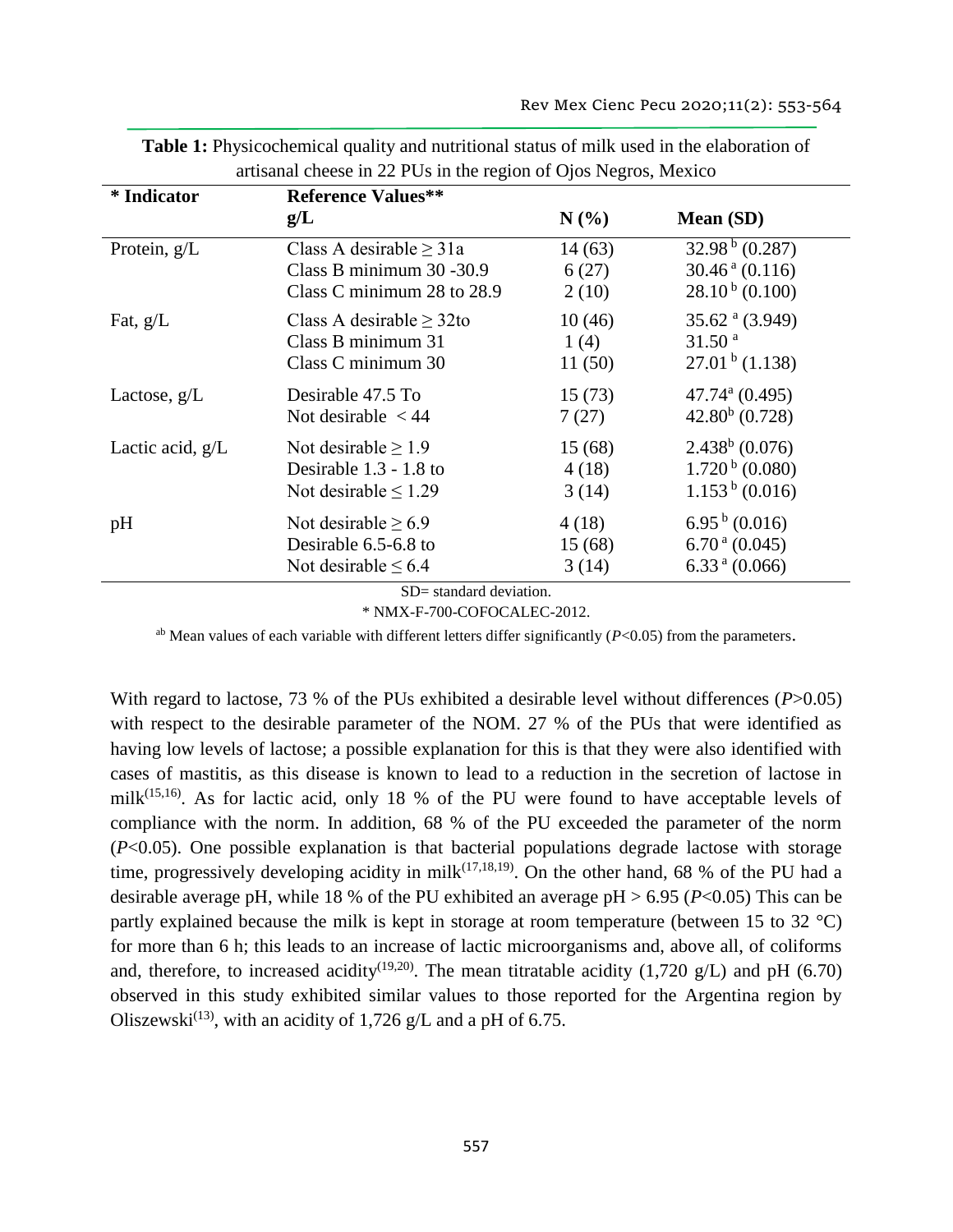Table 2 shows the microbiological quality of milk used in the elaboration of artisanal cheese. 64 % of the PUs obtained desirable (50 %) to acceptable (14 %) mean values with respect to the  $NMX-F-700-COFOCALEC<sup>(11)</sup>$  for aerobic mesophiles. These figures are similar to those reported by Oliszewski  $(4.94 \log CFU/ml)^{(13)}$ . With regard to the averages of the undesirable classes,<sup>(3,4)</sup> compared with the reference parameter, a significant difference (P<0.05) was detected. Similar results were obtained by Perkins<sup>(21)</sup> and De la Cruz<sup>(14)</sup>, who pointed out that mesophilic counts of  $> 6$  log are indicative of health issues in the herd. One possible explanation is that the herds do not have a secondary preventive medicine program to identify health issues, including subclinical mastitis, a situation that is reflected in high mesophilic levels.

| <b>Indicator</b>                    | <b>Reference values</b>    |               |                           |
|-------------------------------------|----------------------------|---------------|---------------------------|
|                                     | $(log_{10} CFU/ml^{-1})$   | $N(\%)$       | Mean (SD)                 |
| *Aerobic mesophilic count/ml        |                            |               |                           |
| Class 1                             | $≤100,000$ UFC/ml          | 11(50)        | $1.67^{b}$ (0.189)        |
|                                     | $(\leq 5.0)^a$             | Desirable     |                           |
| Class 2                             | 101,000-300.000            | 3(14)         | $5.11a$ (0.110)           |
|                                     | $(5.1 - 5.47)$             | Acceptable    |                           |
| Class 3                             | $\geq$ 301,000 - 599,000   | 1(4)          | 5.60 <sup>a</sup>         |
|                                     | $( \geq 5.48 - 5.77 )$     | Not desirable |                           |
| Class 4                             | $\geq 600,000 - 1,200,000$ | 7(32)         | 7.53 <sup>b</sup> (0.348) |
|                                     | $( \geq 5.78 )$            | Not desirable |                           |
| **Coliforms (CFU/ml)                | $\leq$ 10 UFC/ml           | <b>ND</b>     |                           |
|                                     | $(\leq 1)^a$               | Desirable     |                           |
|                                     | $<$ 11-100 UFC/ml          | 1(5)          | 2.00 <sup>b</sup>         |
|                                     | $(1.04-2.0)$               | Not desirable |                           |
|                                     | $\geq$ 101 UFC/ml          | 21(95)        | $5.589^{b}$ (0.384)       |
|                                     | (22.1)                     | Not desirable |                           |
| $3$ Salmonella spp 25g              | Absence                    | 22 (100)      |                           |
| ${}^{3}$ Listeria monocytogenes 25g | Absence                    | 22 (100)      |                           |

| <b>Table 2:</b> Microbiological quality of milk used in the preparation of cheese at |  |
|--------------------------------------------------------------------------------------|--|
| 22 artisanal PU in the region of Ojos Negros, Mexico                                 |  |

SD= standard deviation.

\*NMX-F-700-COFOCALEC-2012.

\*\* NOM-243-SSA1-2010. Test methods: Total coliforms <10 CFU  $(\leq 1 \text{ log} 10 \text{ CFU} \text{ ml-}^1)$ .

ND= not detected.

ab Mean values of each variable with different letters differ significantly (*P*<0.05) from the parameters.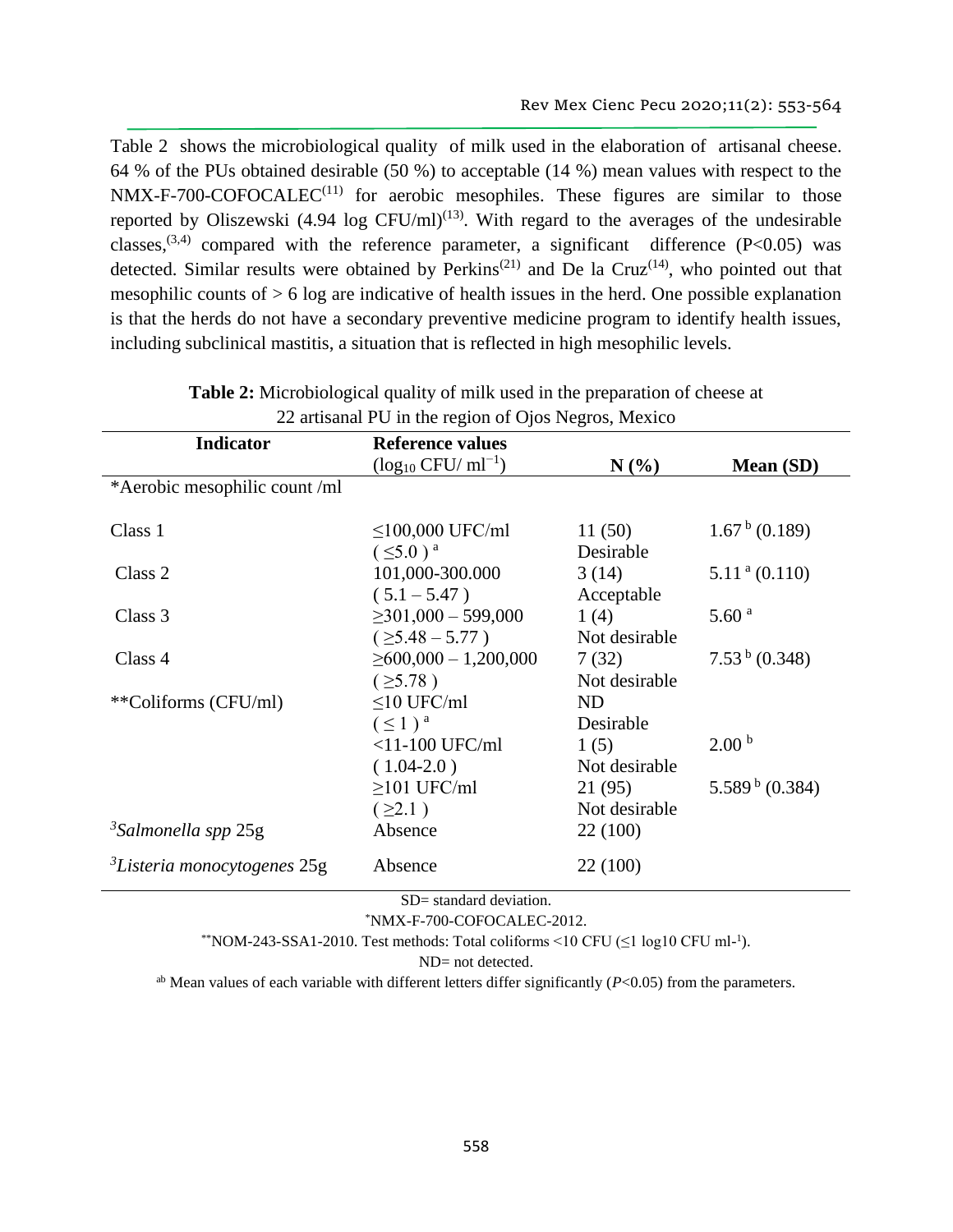In addition, 100 % (22) of the PU had an average of undesirable coliforms  $(P<0.05)$  above the norm (NOM-243-SSA1)<sup>(5)</sup>. However, the results are lower than those reported by Oliszewski<sup>(13)</sup> with 5.64 log CFU/ml. The increase in mesophiles and fecal coliform bacteria does not necessarily indicate a direct fecal contamination in milk, but it denotes specific deficiencies in hygiene and milking routines without good management practices during the procurement and storage of milk<sup>(14,22,23)</sup>. Another important aspect was that none of the PU identified *Salmonella* spp. or *Listeria* spp., which is a desirable result, since these bacteria represent a risk to the consumers' health<sup> $(24)$ </sup>.

The microbiological quality of the cheese produced in the 22 PU is shown in Table 3 where we can see that only 18 % of the PUs exhibited similar counts (*P*>0.05) to the desirable parameter of aerobic mesophiles. The rest of the PU exhibited undesirable averages  $(P<0.05)$  of mesophiles above the norm  $(NOM-243-SSA1)^{(5)}$ . With regard to the coliforms, 100 % of the PU exhibited average figures above the parameter set by the regulations (*P*<0.05). The high incidence of coliforms and mesophiles in the cheeses of the PU indicates deficiencies in hygiene and manufacturing practices. One possible explanation is that the cheese is made with milk stored at an average temperature of 20 °C. Several studies show that the conservation temperature is an important factor that may damage its stability by increasing the number of altering microorganisms; thus, unless kept under control, these microorganisms may have a direct effect on the quality and useful life of the cheese<sup> $(19,23,25,26)$ </sup>. It is important to note that values above 6  $log_{10} \ge$  mesophiles and  $\geq 5$  log<sup>10</sup> coliforms were also reported in other studies<sup>(27-30)</sup>. Torres<sup>(31)</sup> mentions that the increase of aerobic mesophiles is considered a normal process in the first 30 d of elaboration of the cheese, because there are chemical reactions that accompany the multiplication of microorganisms during the coagulation and drainage of the serum, due to the presence of lactic acid bacteria (LAB). Pathogenic bacteria such as *Salmonella* spp and *Listeria monocytogenes* were not detected in pressed cheese in compliance with the Mexican regulations.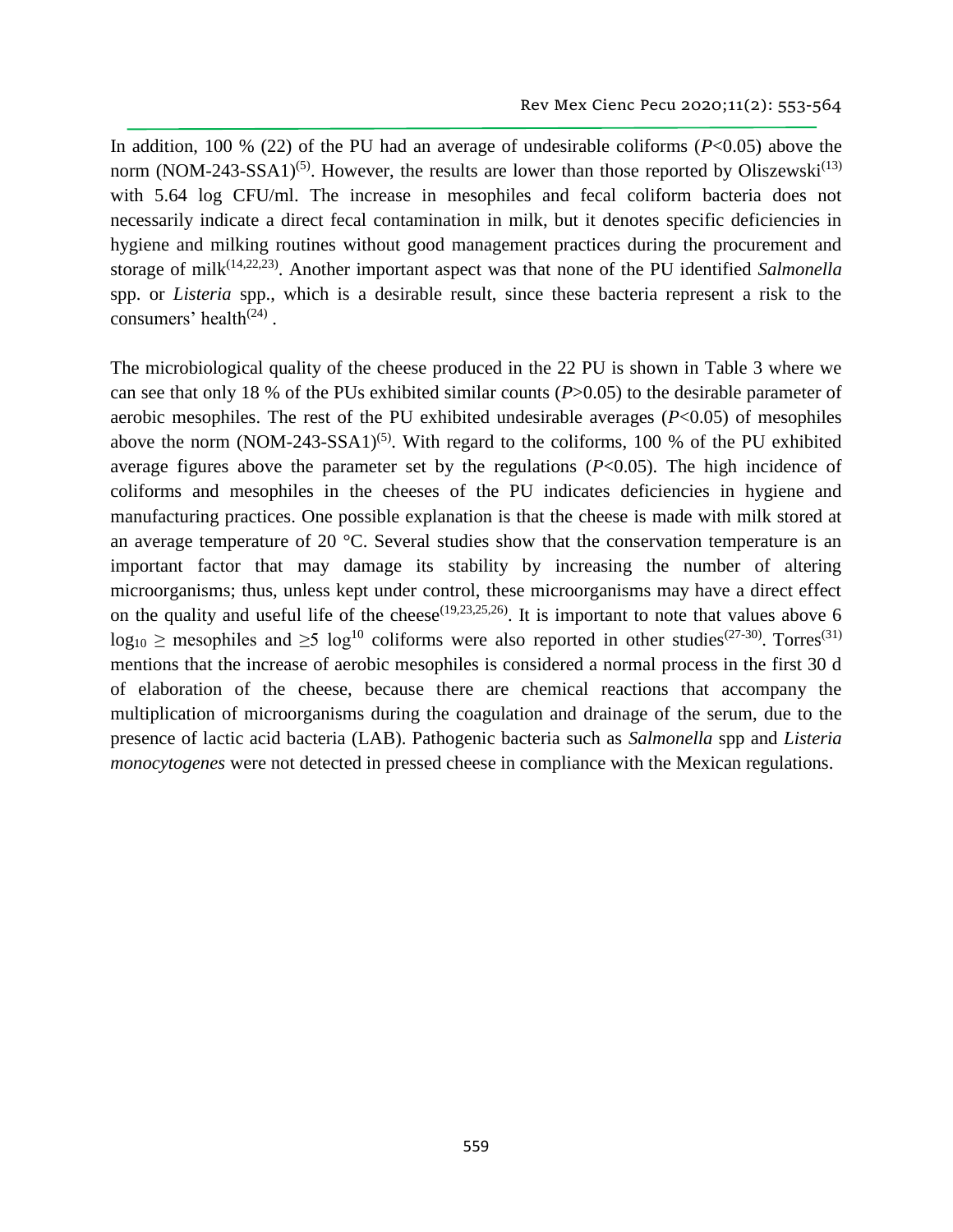| Ojos Negros, Mexico         |                               |                        |                               |  |  |  |
|-----------------------------|-------------------------------|------------------------|-------------------------------|--|--|--|
| <b>Indicator</b>            | Reference values <sup>2</sup> |                        |                               |  |  |  |
|                             | $(\log_{10} CFU/g^{-1})$      | $N(\%)$                | Mean (SD)                     |  |  |  |
| Aerobic mesophilic count    | $\leq$ 100,000 UFC/ml         | $\overline{4}$<br>(18) | $4.65$ <sup>a</sup> $(0.472)$ |  |  |  |
|                             | $(\leq)$ <sup>a</sup>         | Desirable              |                               |  |  |  |
|                             | 101,000-2,430,000             | 3(14)                  | $6.43^{b}$ (0.115)            |  |  |  |
|                             | $(5.1 - 6.4)$                 | Not desirable          |                               |  |  |  |
|                             | >3,120,000                    | 15(68)                 | $7.26^{\mathrm{b}}(0.420)$    |  |  |  |
|                             | $( \ge 6.5)$                  | Not desirable          |                               |  |  |  |
| Coliforms                   | $<$ 100 UFC                   | ND                     |                               |  |  |  |
|                             | $(\leq 2.0)^a$                | Desirable              |                               |  |  |  |
|                             | $990 - \ge 184,000$           | 22 (100)               | $5.20^{b}$ (0.182)            |  |  |  |
|                             | $(3 - \geq 5)$                | Not desirable          |                               |  |  |  |
| Salmonella spp 25 g         | Absence                       | 22(100)                |                               |  |  |  |
|                             |                               | Desirable              |                               |  |  |  |
| Listeria monocytogenes 25 g | Absence                       | 22 (100)               |                               |  |  |  |
|                             |                               | Desirable              |                               |  |  |  |
| *Molds and yeasts           | 500 UFC/g                     | 1(4)                   | 2.70 <sup>a</sup>             |  |  |  |
|                             | $(2.7)^{a}$                   | Desirable              |                               |  |  |  |
|                             | $>500$ UFC/g                  | 21 (96)                | 4.57 $\frac{b}{c}$ (0.230)    |  |  |  |
|                             | ( >2.71)                      | Not desirable          |                               |  |  |  |
| $SD =$ standard deviation.  |                               |                        |                               |  |  |  |

**Table 3:** Microbiological quality of artisanal cheese of 22 PU in the region of

 $*$ NOM-243- SSA1-2010 total coliforms <100 UFC ( $\leq$  2.0 Log10 CFU ml<sup>-1</sup>)

ab Mean values of each variable with different letters differ significantly (*P*<0.05) from the parameters.

## **Conclusions and implications**

The results show that certain parameters of physicochemical quality, such as protein, fat and lactose, outweigh the desirable parameters established by the norms. Another important aspect was that none of the PUs identified *Salmonella* spp. or *Listeria* spp.—a desirable result, since these bacteria represent a risk to consumers' health. Certain indicators of the sanitary quality of milk and cheese are above the parameters established by the regulations. Therefore, it is imperative that these PUs continue working on the implementation of a preventive medicine program that addresses the cases of infectious mastitis, and, above all, that they continue to train producers to improve the microbiological quality of milk and cheese and thus reduce those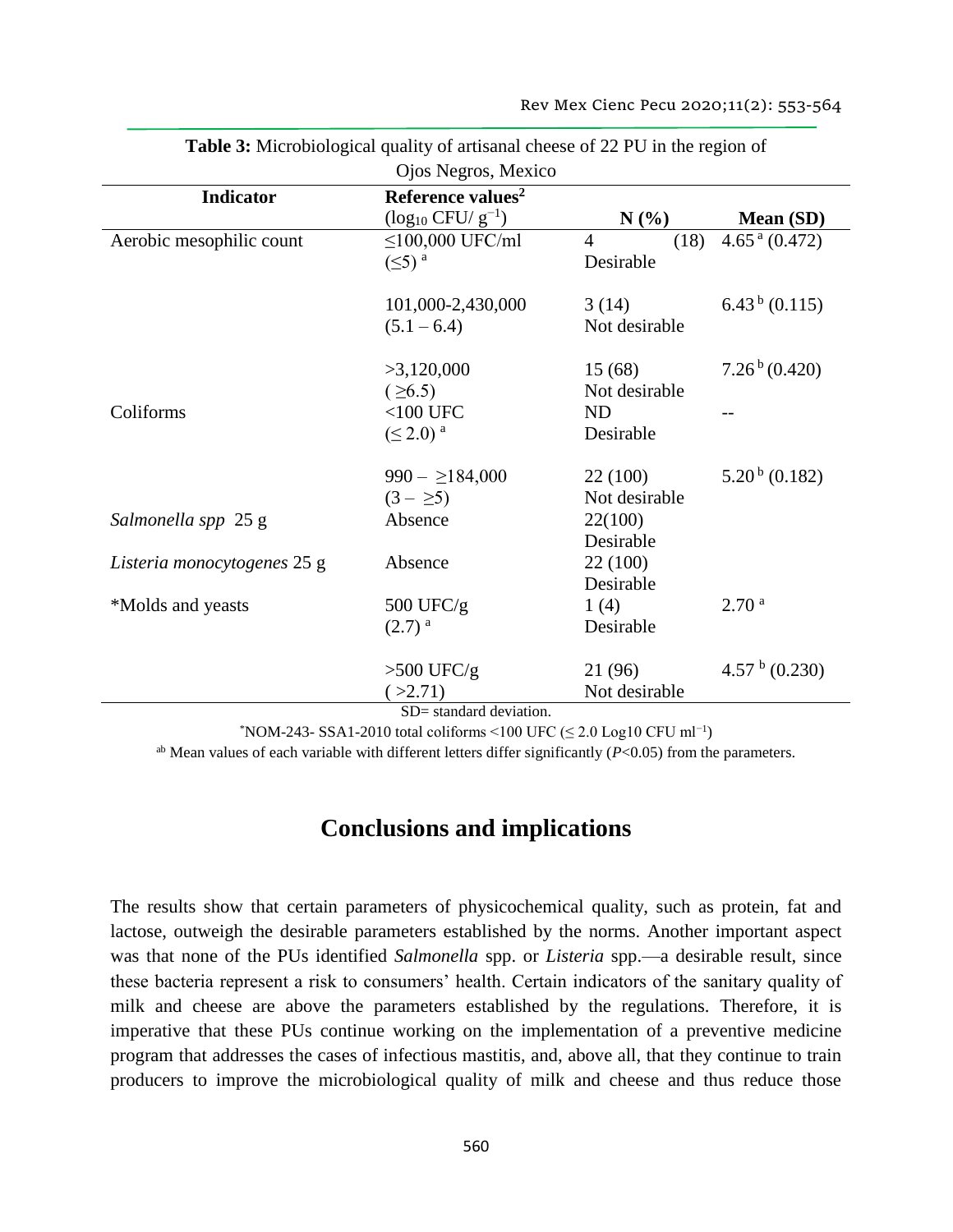indicators that are outside the norm. The artisanal production of the Ojos Negros cheese has a remarkable cultural, gastronomic and economic relevance in the region; however, its processes will have to be improved in order to comply with the requirements established by the current legislation and thereby prevent public health issues that may affect the marketing of their products.

# **Acknowledgments**

This work is part of the requirements that must be met by the first author in order to obtain a doctorate in Agricultural Sciences at the Autonomous University of Baja California (Universidad Autónoma de Baja California). The authors wish to express their gratitude for the technical assistance in the samplings to Gabriela Venegas, Cristina Flores, Dalia Gómez, Carolina Trillo, Ramón Valenzuela, Martha Solorio, and Fernando Inzunza. This work was supported in part by the Secretary of Agricultural Development of the State of Baja California and by SAGARPA, through the Outreach project. We also thank the cheesemakers of the municipality of Ojos Negros in Ensenada, Baja California; for the support given to the Autonomous University of Baja California through the Single Union of University Workers, and the Milk Quality Laboratory of the Institute for Research in Veterinary Science, for providing facilities and equipment. The authors declare that they have no conflict of interest.

### **Literature cited:**

- 1. González CAF, Yesecas C, Ortiz EAM, De la Rosa AM, Hernández MA, Vallejo CB. Invited review: Artisanal Mexican cheeses. J Dairy Sci 2016;99**:**3250-3262.
- 2. Alejo MK, Ortiz HM, Recino MBR, González CN, Jiménez VR. Tiempo de maduración y perfil microbiológico del queso de poro artesanal. Revista Iberoamericana de Ciencias 2015;2:15-24.
- 3. Yohan Y, Somin L, Kyoung HCh. Microbial benefits and risks of raw milk cheese. Food Control 2016;63:201-215.
- 4. Silva PL. Proyecto Extensionismo para Gestión de las BPM en la Producción Inocua de Quesos en Ojos Negros Real Castillo. Informe del Servicio 2013-FOFAEBC-UABC, Mexicali BC. 2014.
- 5. Secretaria de Salud, NOM-243-SSA-2010. Leche, formula láctea, producto lácteo combinado y derivados lácteos. Disposiciones y especificaciones sanitarias. Métodos de prueba. Comisión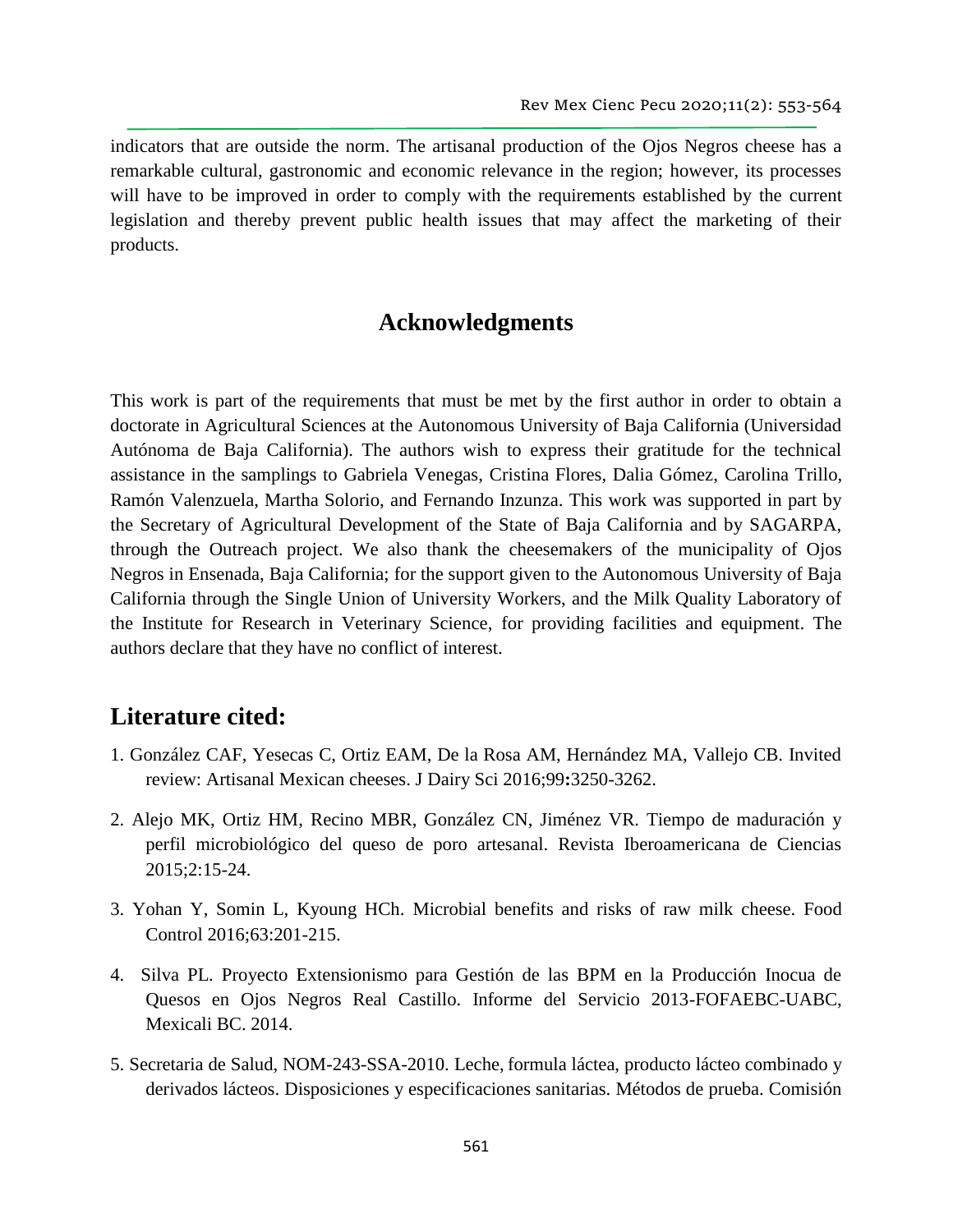Federal para la Protección contra Riesgos Sanitarios. [http://www.cofepris.gob.mx/MJ/Paginas/Normas-Oficiales-Mexicanas. aspx.](http://www.cofepris.gob.mx/MJ/Paginas/Normas-Oficiales-Mexicanas.%20aspx) Consultado Sep 8, 2017.

- 6. Costa DMA, Sant´Ana AS, Cruz AG, Faria JF, Fernandes OC, Bona E. On the implementation of good manufacturing practices in a small processing unity of mozzarella cheese in Brazil. Food Control 2012;24:199-205.
- 7. Gastélum LL. Estudio para la detección de necesidades de infraestructura e equipamiento en las unidades de producción de leche en la Región de Ojos Negros. Gobierno del Estado de BC. Informe del Servicio 2010.
- 8. Consejo para el Fomento de la Calidad de la leche y sus derivados, A.C. (COFOCALEC), NMX-F-718-COFOCALEC-2006. Sistema Producto Leche - Alimentos - Lácteos - Guía para el muestreo de leche y productos lácteos. http:/[/www.cofocalec.org.mx/catalogo/por\\_clave=2014.](http://www.cofocalec.org.mx/catalogo/por_clave=2014) Consultado Sept 9, 2017.
- 9. PROY-NOM-109-SSA1-1994 Procedimientos para la toma, manejo y transporte de muestras de alimentos para su análisis microbiológico. [http://legismex.mty.itesm.mx/normas/ssa1/ssa1109p.pdf=](http://legismex.mty.itesm.mx/normas/ssa1/ssa1109p.pdf). Consultado Sep 8, 2017.
- 10. Secretaria de Economía (MX), NOM-155-SCFI-2012. Leche-Denominaciones, especificaciones fisicoquímicas, información comercial y métodos de prueba. Available:https://www.sinec.gob.mx/SINEC/Vista/Normalizacion/BusquedaNormas.xhtml=. Consultado Sep 8, 2017.
- 11. Consejo para el Fomento de la Calidad de la leche y sus derivados, A.C. (COFOCALEC), NMX-F-700-COFOCALEC-2012. Sistema Producto Leche – Alimento – Lácteo – Leche cruda de vaca – Especificaciones fisicoquímicas, sanitarias y métodos de prueba. http:// www.cofocalec.org.mx/ catalogo/por clave=2014. Consultado Sep 9, 2017.
- 12. Bernal MLR, Rojas GMA, Vázquez FC, Espinoza OA, Estrada FJ, Castelán OO. Determinación de la calidad fisicoquímica de la leche cruda producida en sistemas campesinos en dos regiones del Estado de México. Vet Méx 2007;38:395–407.
- 13. Oliszewski R, Cisint JC, Medina CF. Caracterización composicional fisico-química y microbiológica de leche de vaca de la Cuenca de Trancas. RAPA 2016;36:31-39.
- 14. De la Cruz EG, Diaz PS, Bonifaz N. Gestión de la calidad de leche de pequeños y medianos ganaderos de Centros de acopio y queserías artesanales, para la mejora continua. Caso de estudio: Carchi, Ecuador. La Granja: Rev Cienc Vida 2018;27:124-136.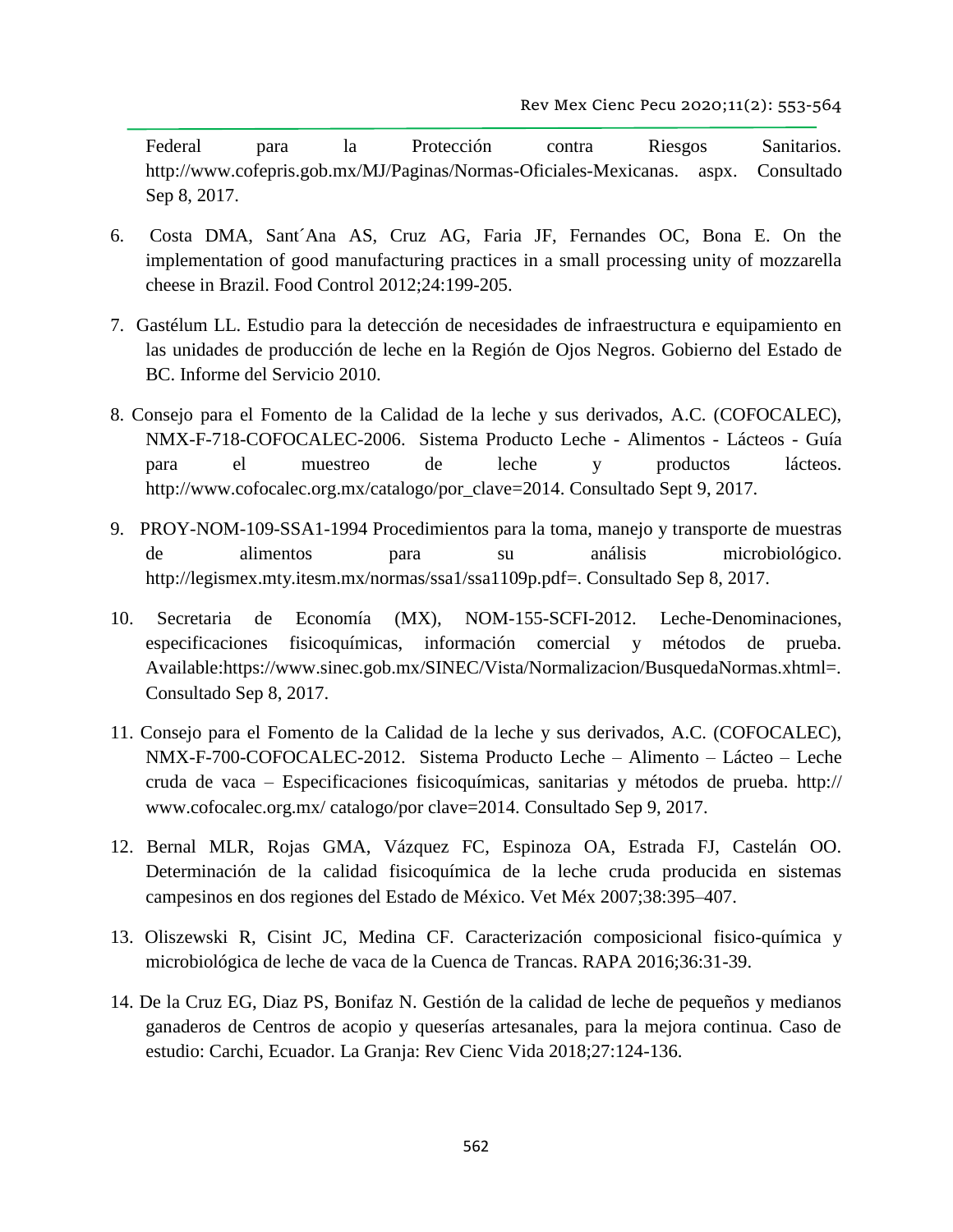- 15. Hess HD, Florez H, Lascano CE, Baquero LA, Becerra A, Ramos J. Fuentes de variación en la composición de la leche y niveles de urea en sangre y leche de vacas en sistemas de doble propósito en el trópico bajo de Colombia. Pasturas Tropicales 1999;21:33–42.
- 16. Magariños H. Producción higiénica de la leche cruda. Guatemala: Producción y Servicios Incorporados S.A; 2001.
- 17. Oliszewsky R, Cisint JC, Nuñez KM. Manufacturing characteristics and shelf life of Quesillo, and Argentinean traditional cheese. Food Control 2007;18:736-741.
- 18. Fuentes CG, Ruiz RRA, Sánchez GJI, Ávila RDN, Escutia SJ. Análisis microbiológico de la leche de origen orgánico. Atributos deseables para su transformación. Agricultura, Sociedad y Desarrollo 2013;10:419-432.
- 19. Castro CG, Martínez CFE, Martínez CAR, Espinoza OA. Caracterización de la microbiota nativa del queso Oaxaca tradicional en tres fases de elaboración. Rev Soc Venezolana Microbiol 2013;33:105-109.
- 20. Rojas AM, Montaño LP, Bastidas MJ. Producción de ácido láctico a partir del lactosuero utilizando *Lactobacillus delbrueckii* subsp. bulgaricus y *Streptococcus thermophilus.* Rev Colomb Quim 2015;44:5-10.
- 21. Perkins NR, Kelton DF, Hand KL, MacNaughton G, Berke O, Leslie KE. An analysis of the relationship between bulk tank milk quality and wash water quality of dairy farms in Ontario, Canada. J Dairy Sci 2009;92:3714-3722.
- 22. Brousett, MM, Torres JA, Chambi RA, Mamani VB, Gutiérrez SH. Calidad fisicoquímica, microbiológica y toxicológica de leche cruda en las cuencas ganaderas de la región Puno-Peru. Scientia Agropecuaria 2015;6:165-176.
- 23. Yucel N, Huriye U. A turkey survey if hygiene indicator bacteria and *Yersinia enterocolitica*  in raw milk and cheese samples. Food Control 2006;17:383-388.
- 24. Kousta M, Mataragas M, Skandamis P, Drosinos EH. Prevalence and sources of cheese contamination with pathogens at farm and processing levels. Food Control 2010;21:805-815.
- 25. Millogo V, Svennersten SK, Ouedraogo GA, Agenas S. Raw milk hygiene farms, processing units and local markets in Burkina Faso. Food Control 2010;21:1070-1074.
- 26. Cuevas GPF, Heredia CPY, Méndez RJI, Hernández MA, Reyes DR, Vallejo CB, González CAF. Artisanal Sonoran cheese (Cocido cheese): an exploration of its production process, chemical composition, and microbiological quality. J Sci Food Agric 2017;97:4459-4466.